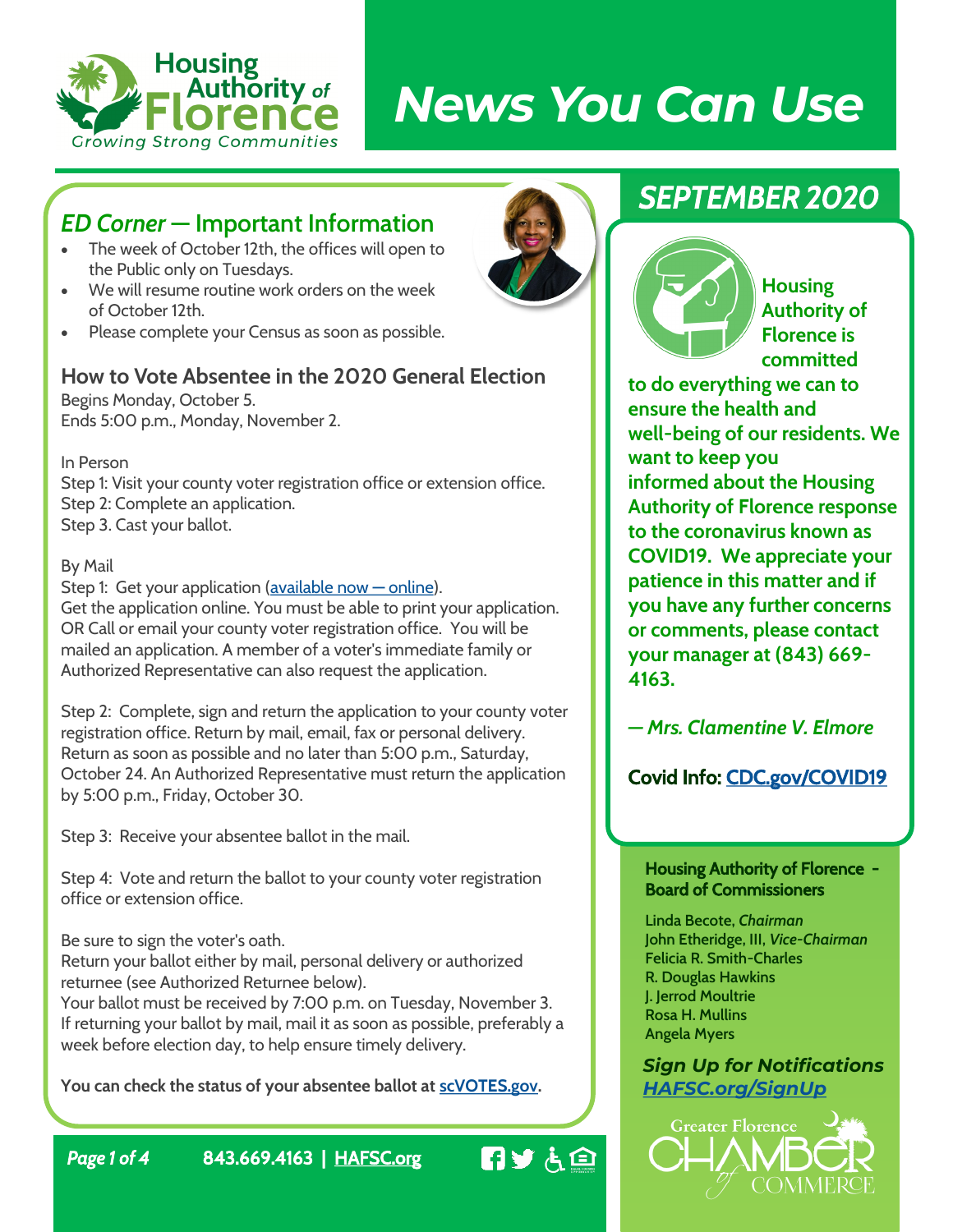# Upcoming Events

October 13th - Accepting Applications - Eastcrest Apartments (McColl) — Phone Appointments Only

October — Events and Gatherings postponed until further notice please check local postings for reopening information.

*View our calendar online:* **HAFSC.org/Calendar**



*HAF is Smokefree - How About You?* Get HELP to QUIT: 1-800-QUITNOW (784-8669) or 1-855-DEJELO-YA (855-335-3569) - Español VISIT: [Smokefree.gov](https://smokefree.gov/) or [CDC.gov/tips](https://www.cdc.gov/tobacco/campaign/tips/index.html)

# Housing<br>**Authority** of Cheraw **Managed by Florence HA Board Meeting**

# **Cheraw Meeting Notices**

**Cheraw Resident Advisory** 

In accordance with new HUD recommendations, we have scheduled our Cheraw Resident Advisory Board meeting for the Moving to Work (MTW) Demonstration Plan on **Wednesday, October 7, 2020 at 10:00 AM**. This meeting will be held via telephone conference. **You may call into the conference at 1 (800) 753-1965 and use access code number 5190458.**

#### **Cheraw Resident Advisory Board Meeting**

In accordance with new HUD recommendations, we have scheduled our Cheraw Resident Advisory Board meeting for the Moving to Work (MTW) Demonstration Plan on **Wednesday, October 21, 2020 at 11:00 AM**. This meeting will be held via telephone conference. **You may call into the conference at 1 (800) 753-1965 and use access code number 5190458.**

### **Cheraw Public Hearing Notice**

In accordance with new HUD recommendations, we have scheduled our Cheraw Public Hearing for the Moving to Work (MTW) Demonstration Plan on **Monday, November 16, 2020 at 1:00 PM**. This meeting will be held via telephone conference. **You may call into the conference at 1 (800) 753- 1965 and use access code number 5190458.**

509 First Avenue





Each month we will insert an address of a resident and an employee number somewhere in the News You Can Use Newsletter. If you find your address or employee number, call Hazel Mouzon at 843.669.4163 ext. 2001 and claim your prize.

#### **Florence Applications Notice**

The Admissions Department of the **Housing Authority of Florence** will begin scheduling telephone appointments for the applicants who submitted **Pre-Applications** on 02-12-20 and 02-13-20. As we go through the interview process during COVID-19 pandemic, please be patient and refrain from excessive calls regarding your status. Currently, our Waiting Lists for new applicants are closed for Florence sites.

The Admissions Department will take **Full Applications** for the **Eastcrest Apartments (McColl)** by telephone appointments only on the designated day until further notice. Please contact 843-669- 4163 for a scheduled appointment.

Thank You! Admissions Department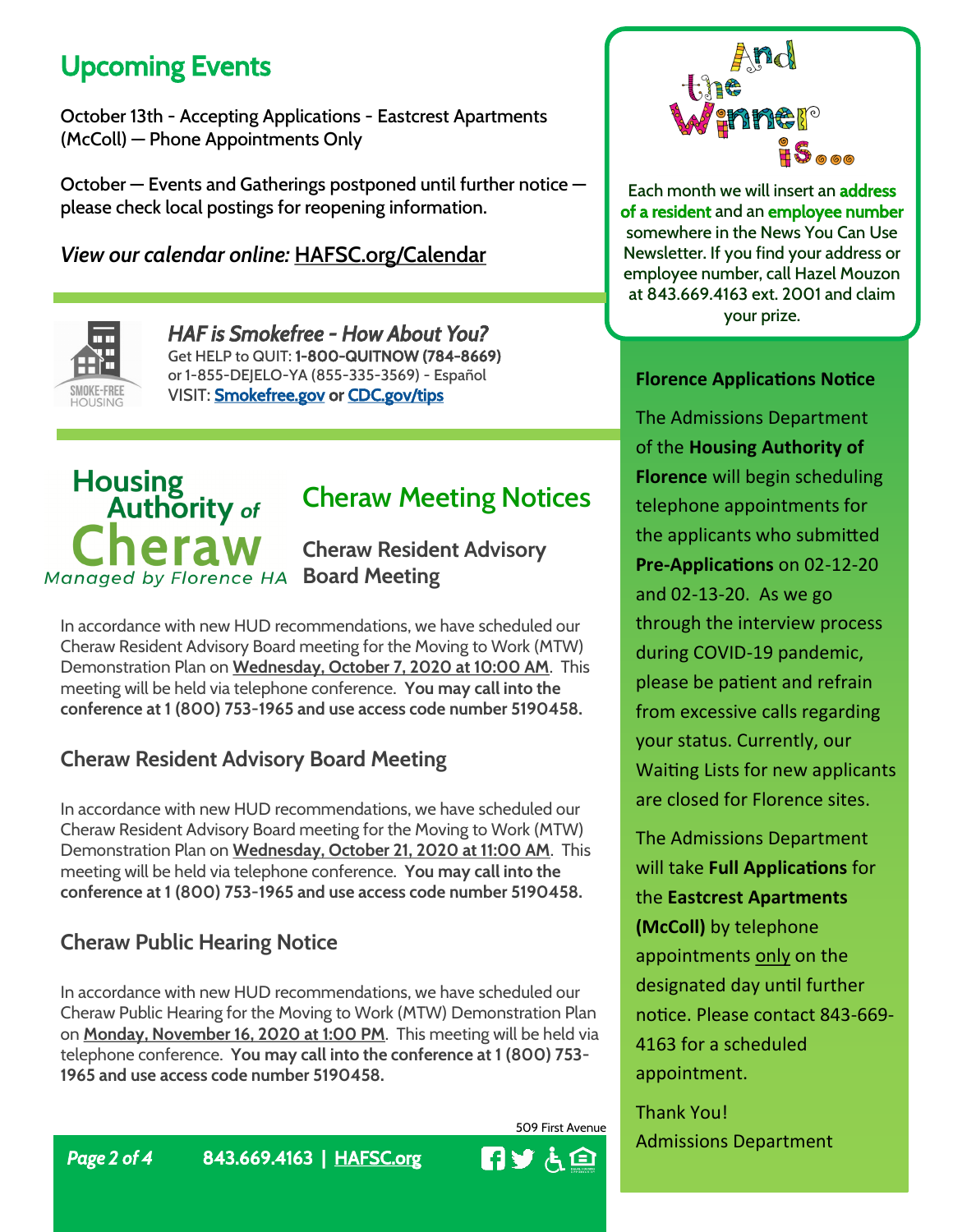

# *News You Can Use*

# **Cheraw Applications Notice**

**The Admissions Department will take** Full Applications **for the** Housing Authority of Cheraw **by telephone appointments only on the designated day until further notice. Please contact 843-669-4163 for a scheduled appointment.**

*Thank You! Admissions Department*

# Upcoming Events

October 6th & November 3rd - Accepting Applications - Cheraw — Phone Appointments Only

October — Events and Gatherings postponed until further notice please check local postings for reopening information.



*HAC is Smokefree - How About You?* Get HELP to QUIT: 1-800-QUITNOW (784-8669) or 1-855-DEJELO-YA (855-335-3569) - Español VISIT: **[Smokefree.gov](https://smokefree.gov/) or [CDC.gov/tips](https://www.cdc.gov/tobacco/campaign/tips/index.html)** 

## **Housing and Community Redevelopment Authority of Marlboro County Applications Notice**

**The Admissions Department will take** Full Applications **for the** Housing and Community Redevelopment Authority of Marlboro County **by telephone appointments only on the designated day until further notice. Please contact 843- 669-4163 for a scheduled appointment.**

**Thank you! Admissions Department**

## Reminders - Cheraw

1st of the month - Rent is Due 5th - Rent is Late 6th - Late Fees Applied 18th - Submitted to Magistrate for Non-Payment

Do think your housekeeping is the best? Enter our housekeeping contest! Best kept yard and porch? Let us know about it!

Do you have an awesome child, great grades, attendance, and certificates from school? Would you like to announce an engagement or new baby? Let us know so we can feature them in our next newsletter.

If you have a maintenance issue please call immediately: (843) 537-7222

#### Housing Authority of Cheraw - Board of **Commissioners**

**Charlie E. Benton** *Chairman* **Sarah Ann Thompson** *Vice-Chairman* **Virginia Lisenby Julius Riley Odessa Jackson**



*148*